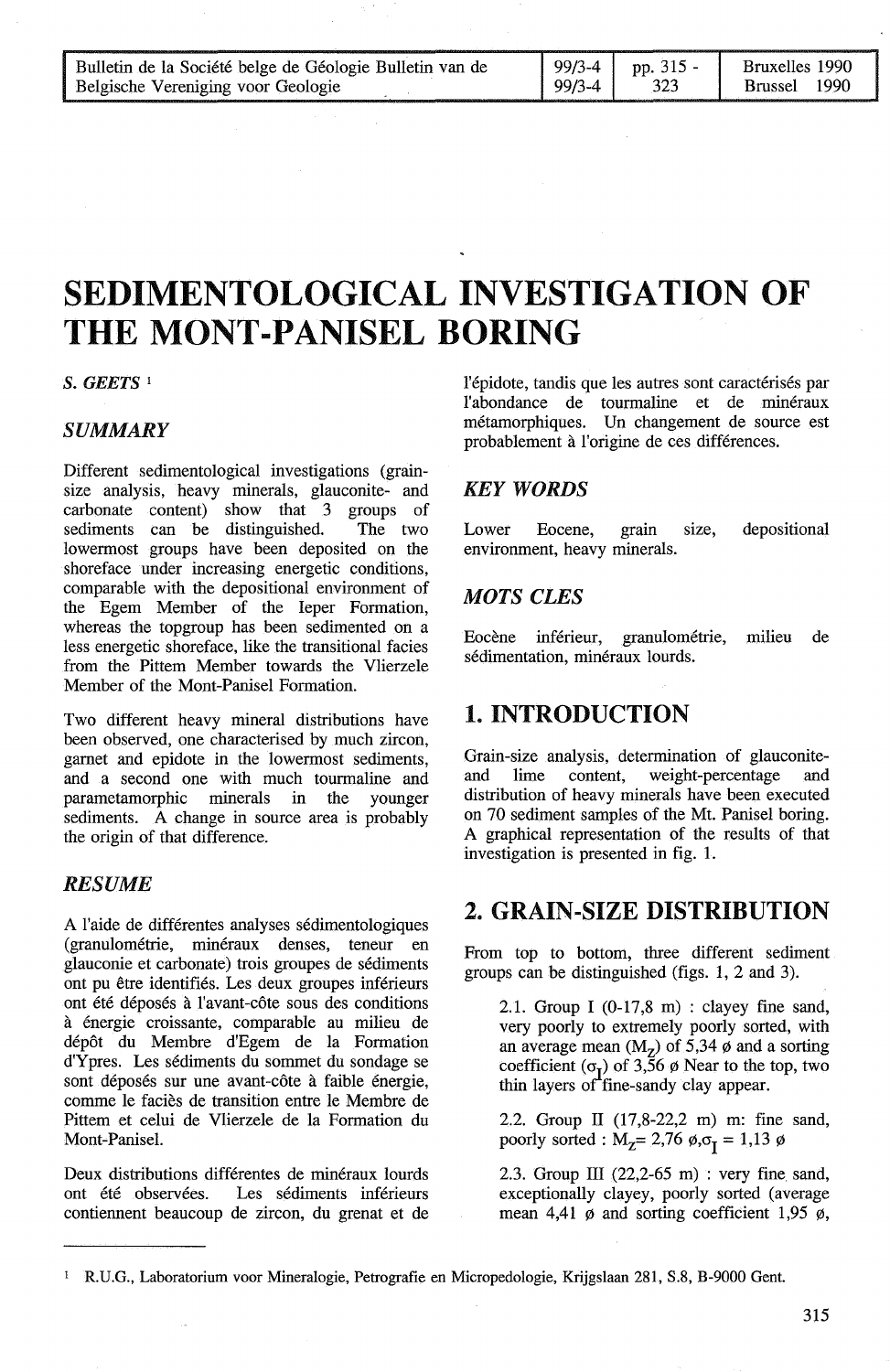

*Figure 1* Graphical representation of the results of the sedimentological investigation.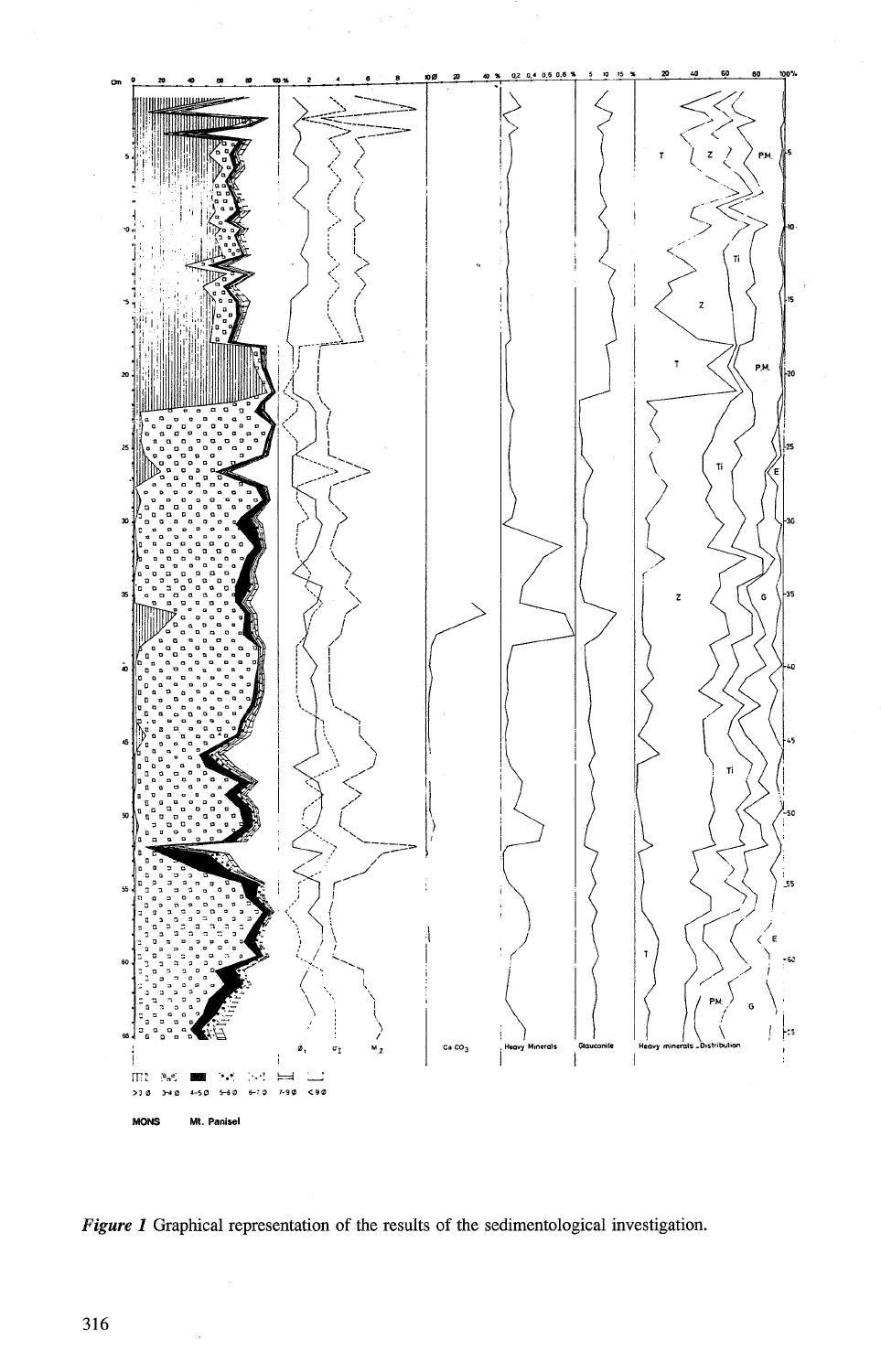$III<sub>a</sub>$ ). It passes downard into clayey, fine-tocoarse silty, very fine sand, very poorly to extremely poorly sorted ( $M_z = 6,37 \phi, \sigma_I = 3,53 \phi$ , III<sub>b</sub>). At 27 m and 36 m less finer sand, with a smaller clay content, appears, whereas at 52 m a thin layer of very-fine-silty clay occurs.

In the  $M_Z/\sigma_Y$ -diagram (fig. 4) the three groups occupy three well delimited zones.

# 3. GRAIN-SIZE DISTRIBUTION OF OTHER EOCENE SANDS

As has been suggested in the preliminary paper about the Mt. Panisel boring (Dupuis *et al.,* 1988), the grain-size characteristics of a few "sands", deposited in the South of the Eocene basin are compared with these of the sediments of the Mt. Panisel boring.

3.1. Peissant-sands (Geets, 1984) : these sediments occupy a hill crest at Estinnes-Peissant, south of Binche and are noted as Upper Ypresian Yd on the Geological map. At the top they seem to pass gradually into the Morlanwelz argilite member (Gulinck & Hacquaert, 1954), which has the same age as the Orchies Clay Member of northem France (Steurbaut, 1988) (some description of old excavations or borings also notice the presence of "argilites" under the Peissantsands).

They consist of poorly sorted, fine sand  $(M<sub>z</sub>= 3,20 \phi, \sigma<sub>z</sub>= 1,82 \phi)$ , faintly horizontally layered, with thin clay- and sandstone layers (Geets, 1984).

In the triangular texture diagram (fig. 5) and in the  $M_{Z}$ = 3,20  $\phi$ , $\sigma_{I}$ -diagram (fig. 6) they occupy the same area as the sediments of Group IL

3.2. Trélon-sands : are situated between Philippeville, Avesnes and Trélon (Northem France). They were regarded as a lateral equivalent of the Peissant-sands (Leriche, 1936) and their fossil content corresponds with that of the lower part of the Cuise Sands (Feugueur, 1963).

They consist of clayey (coarse silty), very fine sand, very poorly sorted (average mean 4,87  $\phi$ , average sorting coefficient 2,59  $\phi$ ) (Geets, 1984). They are plotted in the graphical representation (figs  $\overline{5}$  and 6) in the same zone as the sediments at the base and



*Figure 3* Cumulative curves of the sediment groups from the Mont-Panisel boring.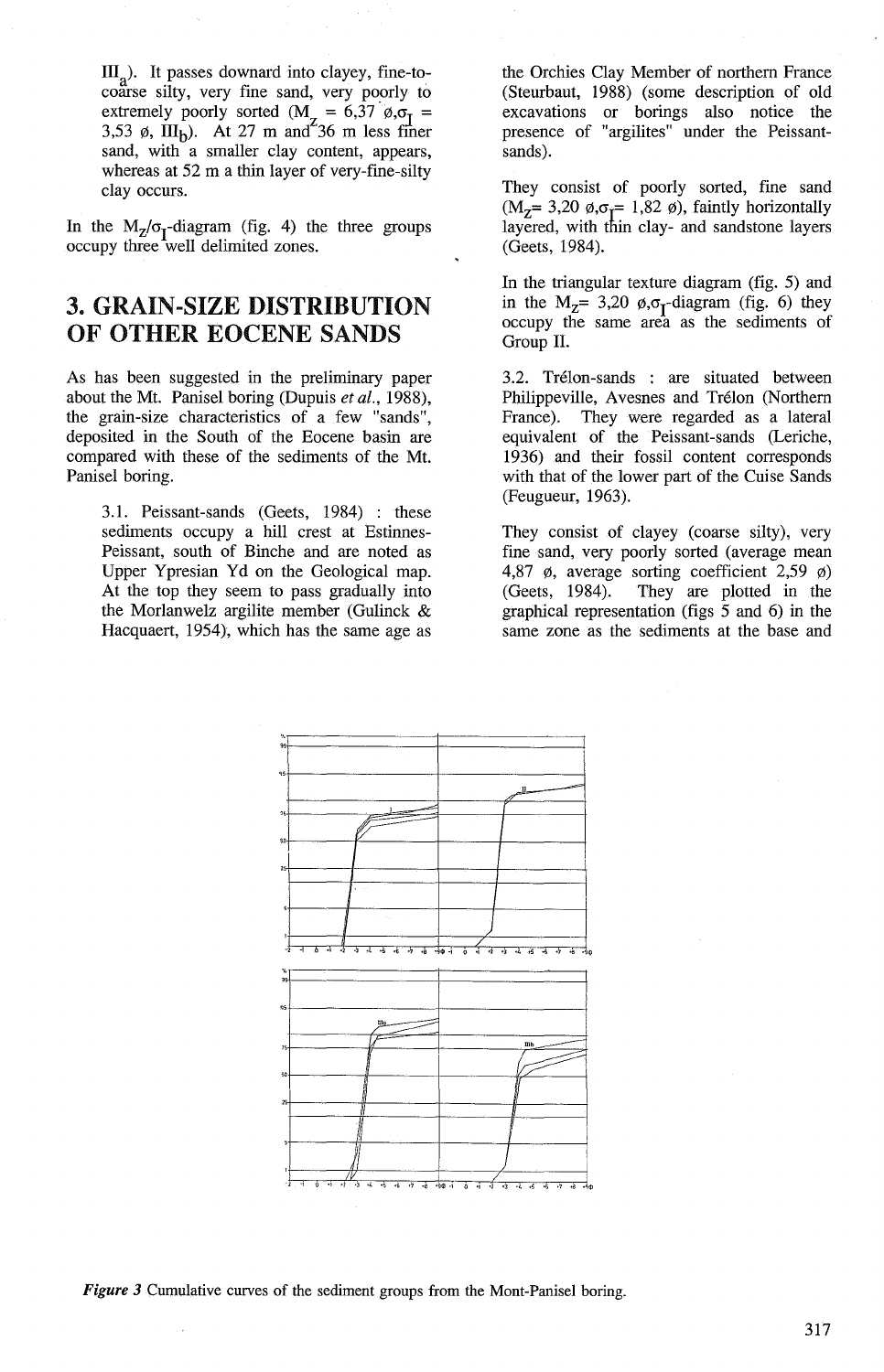



 $+ 0 - 17,8$  m  $x 17,8 - 22,2 m$ . 22,2 - 65,0 m

the center of Group II from the Mt. Panisel boring.

3.3. Mons-en-Pévèle-"sands" are a lateral equivalent of the Roubaix Clay Member<br>(Steurbaut, 1988). Samples from two Samples from two outcrops and accompanying hand borings at Mons-en-Pévèle were investigated.

The sediments are very poorly sorted coarse silts, exceptionnally very fine sandy, with an average mean of  $6,67$   $\phi$  and a sorting coefficient of  $2,85$   $\phi$  (De Moor & Geets, 1973). No sediments, resembling the Monsen-Pévèle silts, are found in the Mt. Panisel boring.

### 4. SEDIMENTOLOGICAL INTERPRETATION

Since results of grain-size analyses are a little meagre to determine the sedimentological environment of the sediments, we were looking for comparable sequences in outcrops, where possible



*Figure 4* :  $M_{7} \sigma /_{1}$ -diagram of the 3 sedimentgroups from the Mt.-Panisel boring.

> $+ 0 - 17.8$  m X 17,8 - 22,2 m . 22,2 - 65,0 m

structures and other characteristics could give more information on depositional features.

4.1. Sediments of Group III, II

A similar coarsening-upwards sequence like Group III, was found from the base to the top of the sands of the Egem Member in the sand- and clay pit at Pittem-Egem (fig. 7) : clayey, fine to coarse-silty, very fine sands pass gradually into pure very fine sands.

They pass into the fine sands of Group II (upper two meter of the Egem member at Pittem-Egem) ; the same sequence can be observed in the Tielt, Kallo and Knokke wells (Geets, 1978a and b, Geets & De Geyter, 1990).

Tide-influenced sand-bars, hummocky crossstratification, gullies filled up with broken shell-fragments and clay-pellet-layers point to a deposition on a prograding high-energetic shoreface,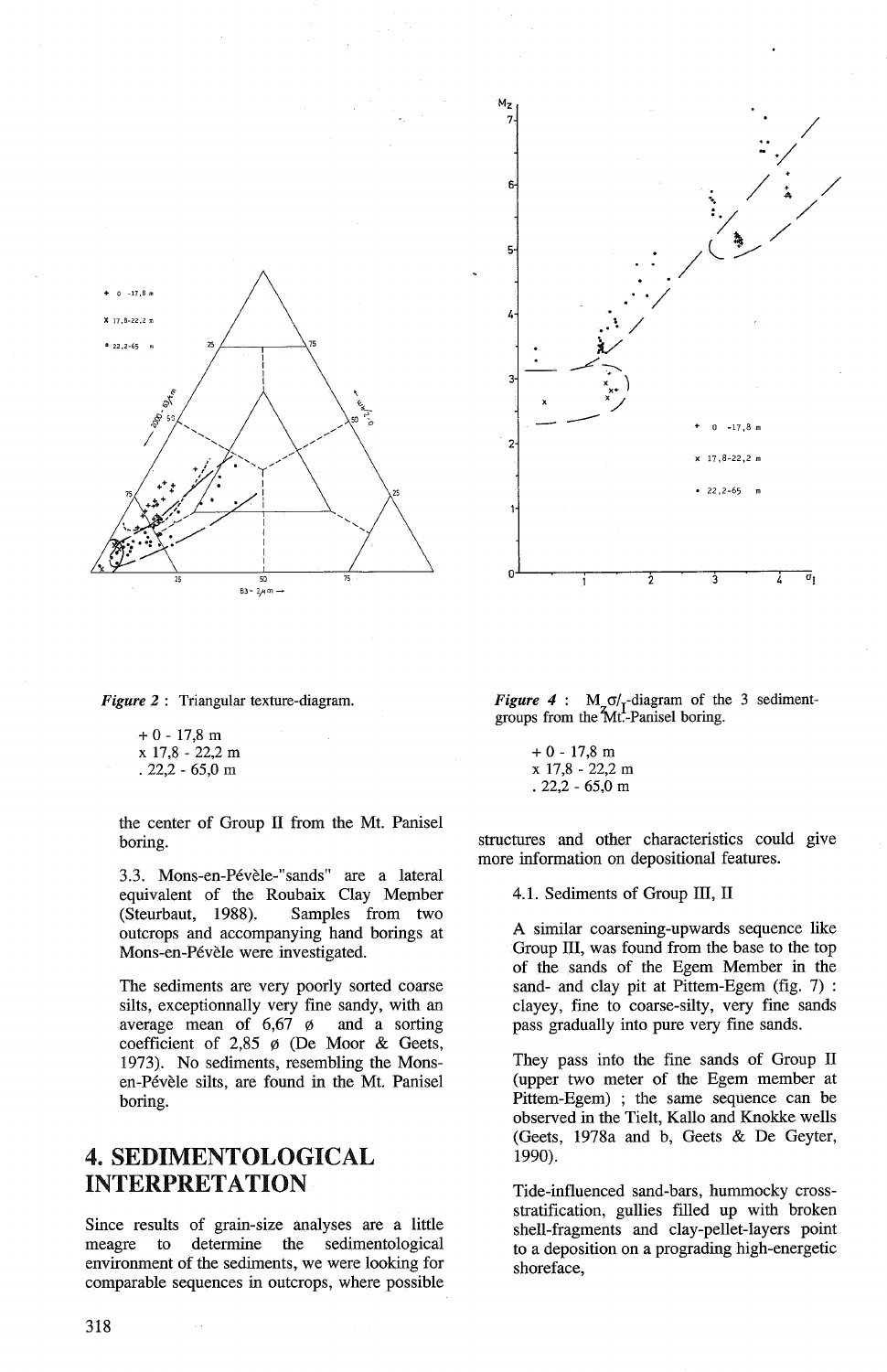| <b>Mont-Panisel</b>                    |       | $\boldsymbol{2}$ | $\boldsymbol{\beta}$ | 4    | 5    | 6     | 7    | 8     | 9    |
|----------------------------------------|-------|------------------|----------------------|------|------|-------|------|-------|------|
| $-17,8 \; \text{m}$<br>$\theta$<br>LI. | 38.95 | 24,05            | 12,67                | 3,90 | 8,33 | 9,24  | 1,10 | 0,81  | 0,81 |
|                                        |       | 75,67            |                      |      | 22,  | 57    |      |       |      |
| II. $17,8 - 22,2$ m                    | 47,50 | 19,00            | 7,00                 | 3,00 | 8,25 | 12,00 | 1,00 | 1,25  | 0,75 |
|                                        |       | 73,50            |                      |      | 24,  | 25    |      |       |      |
| III. $22,2 - 65,0$ m                   | 9.11  | 39,84            | 17,29                | 0,89 | 6,04 | 6,02  | 0,80 | 14,20 | 5,51 |
|                                        |       | 66,24            |                      |      | 13,  | 78    |      |       |      |
|                                        |       |                  |                      |      |      |       |      |       |      |

*Table 1* : Heavy minerai distribution of the sediments from the Mt. Panisel boring.

- 1. Tourmaline
- 2. Zircon
- 3. Ti-Minerais
- 4. Andalusite
- 5. Staurolite
- 6. Kyanite
- 7. Sillimanite
- 8. Gamet
- 9. Epidote (Pyroxenes, Amphiboles)

where sedimentation was largely influenced by tidal currents and storm-periods.

#### 4.2. Sediments of Group 1

These same clayey fine sands as in Group I were found in outcrops of the Mt. Panisel Formation at Hooglede, Staden, Tiegem, Baaigem, Gavere (fig. 7). They belong there to a transition facies of the sediments of the Pittem Member towards the Vlierzele Member, or replace the Pittem Member in the southerly outcrops of that Formation.

They are more or less structureless or show small cross-stratification units ; thin claylayers are observed. These clayey sands were probably deposited on a less-energetic shoreface.

# 5. GLAUCONITE-, HEAVY MINERALS- AND CARBONATE-CONTENT (fig. 1)

The sediments of Group I are the richest in glauconite : they averagely contain 10 % of that mineral, opposite to 8 % in Group II. Group III has only  $5\%$  : here the percentage diminishes from bottom to top.

On the contrary, Group III contains more heavy minerals  $(0,25, %)$  than the sediments of Group I and II (both  $0.10 \%$ ). The carbonate content is very low.

A remarkable exception of these figures is noticed in the sediments near 36 m : the carbonate content (from shell fragments) is 40 %, glauconite occupies more than 14 % of the sediment and the sand contains nearly 1 % of heavy minerals. It was already noticed that this sediment was less fine than the other very fine sands of Group III. It probably represents a storm deposit.

## 6. HEA VY MINERAL DISTRIBUTION (fig. 1, tab. 1)

#### *6.1. Description*

A neat difference exists between the heavy mineral distribution of Group 1 and II on one hand, and Group III on the other hand.

The top-sediments contain approximately 75 % of ubiquists, with a dominance of tourmaline over the other species ; that dominance is strongest in Group II, where tourmaline occupies 47 % of the total heavy mineral distribution. Zircon is the second important mineral (resp. 24 and 19 %), followed by the Ti-minerals (12 and 7 %).

Kyanite and staurolite are the most important minerais in the parametamorphic group, whereas gamet and epidote are very subordinate.

The importance of the ubiquists has lowered to 66 % in the sediments of Group III ; at the same time, zircon became the most frequent minerai.

With more than  $14\%$ , gamet occupies the second place. Staurolite and kyanite are still the most important species in the parametamorphic group.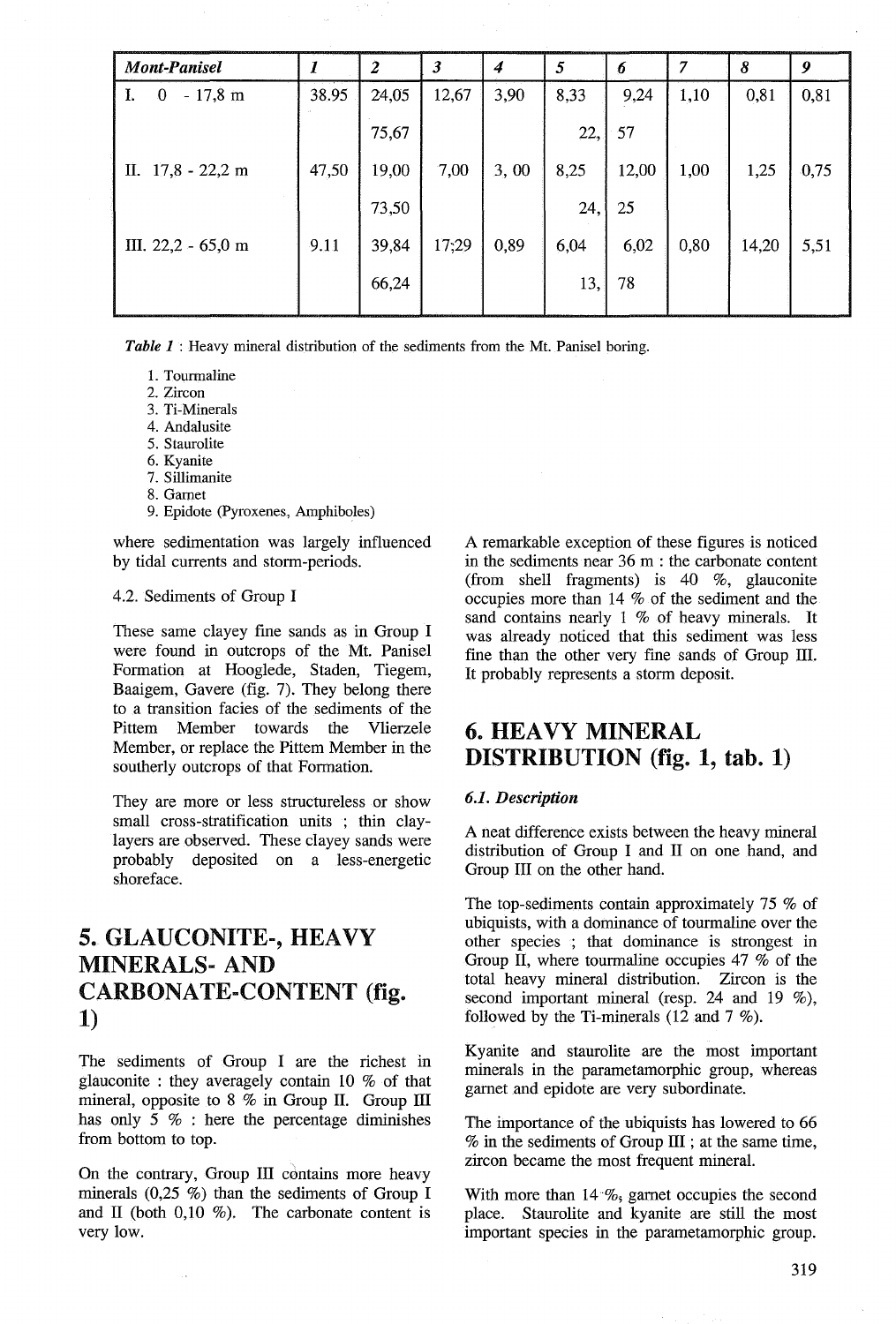

*Figure 5* : Triangular texture-diagram of some Eocene sands.

- + Peissant Sands
- x Trélon Sands
- . Mons-en-Pévèle "Sands"

Epidote (and in lesser amount pyroxenes and amphiboles) takes more than 5 % of the heavy mineral distribution.

#### *6.2. Interpretation*

The sudden change in heavy mineral distribution between Group II and Group III is not so easy to explain : on one hand the abundance of tourmaline in Group II is perhaps due to a less finer sand fraction. On the other hand, the disappearance of gamet and epidote, normally of the same size as tourmaline, can only be explained by a change in source area, since intrastratal solution of these two minerals would not have suddenly stopped at the top of Group III.

The heavy mineral distribution of Group III corresponds with the one of the sediments from



*Figure 6*   $M_{7}O/I$ -diagram of some Eocene "sands".

> Peissant Sands Trélon Sands Mons-en-Pévèle "Sands"

the Cretaceous of the Mons Basin (Geets & De Breuck, 1980) and even from the so-called Heers Formation and the base of the Landen Formation of the same basin (Geets, De Breuck & De Geyter, 1980). One finds a dominance of zircon amongst the ubiquists, and a lot of gamet and epidote.

In the sediments of the Tertiary outliers at Chimay and Viroinval-Dourbes in the Entre-Sambre-et-Meuse region, tourmaline is the most important mineral of the ubiquists, whereas gamet and epidote are nearly absent (Geets, 1984). If these sediments really belong to the Landen Formation, as has been proposed, they could have served as the source for the sediments of Group I and Il.

From the combined density-mineral distribution diagram (Geets & De Breuck, 1979) (figs. 8 and 9) it is obvious that the sediments from Group III,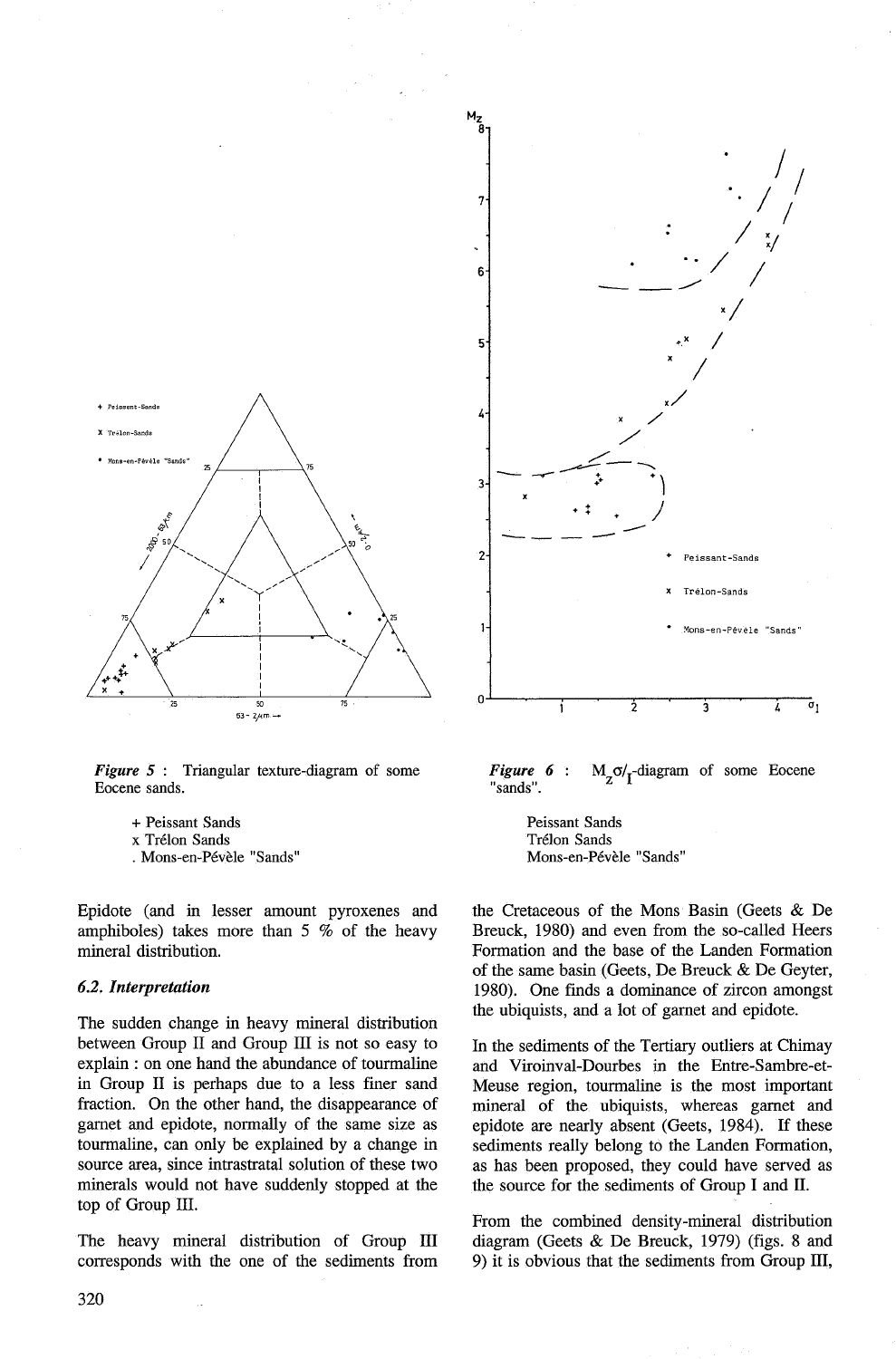

*Figure* 7 :  $\sigma$ <sub>T</sub>-diagram of Eocene-sands from outcrops.

. Egem x Hooglede - Staden +Tiegem o Baaigem - Gavere

with more than 70 % of heavier species, were deposited under more energetic conditions, than those of Group 1, with less than 70 % heavier species. The less finer sediments of Group II are projected in the area with a dominance of less heavier minerai species : this is due to the abundance of large tourmaline grains in the finesand fraction.

# 7. CONCLUSIONS

The sediments of Group III and II from the Mt. Panisel boring were deposited on a high-energetic, tide-influenced shoreface, with an intrusion of storm-deposits. They were formed under the same circumstances as the sediments of the Egem Member from the more northerly part of the basin. The name "Mons-en-Pévèle Sands" as a lithostratigraphic term for these sediments doesn't seem an appropriate one, because of the difference in texture (very fine sands versus coarse silts) ; the Mons-en-Pévèle "Sands" were probably deposited in the transition zone between a mud shelf and a shoreface.



*Figure 8* : Heavy-minerals content : combined density - minerai distribution diagram for Group III.

. 22,2 - 65,0 m  $U = Ubiquists$  $P = Parameterophic minerals$ <br>  $G = Gamet$ , Epidote, Amphiboles,  $G =$  Garnet, Pyroxenes

The first wrong use of that term by Kaasschieter (1961) started a chain reaction, wherein the term has been used for different deposits. Probably by lack of exposures in the type-locality, the original Mons-en-Pévèle sediments have texturally and sedimentologically not been compared with the later so-called "Mons-en-Pévèle" sands.



Figure 9 : Heavy-minerals content : combined density - minerai distribution diagram for Group 1 and IL

 $+ 0 - 17,8$  m X 17,8 - 22,2 m